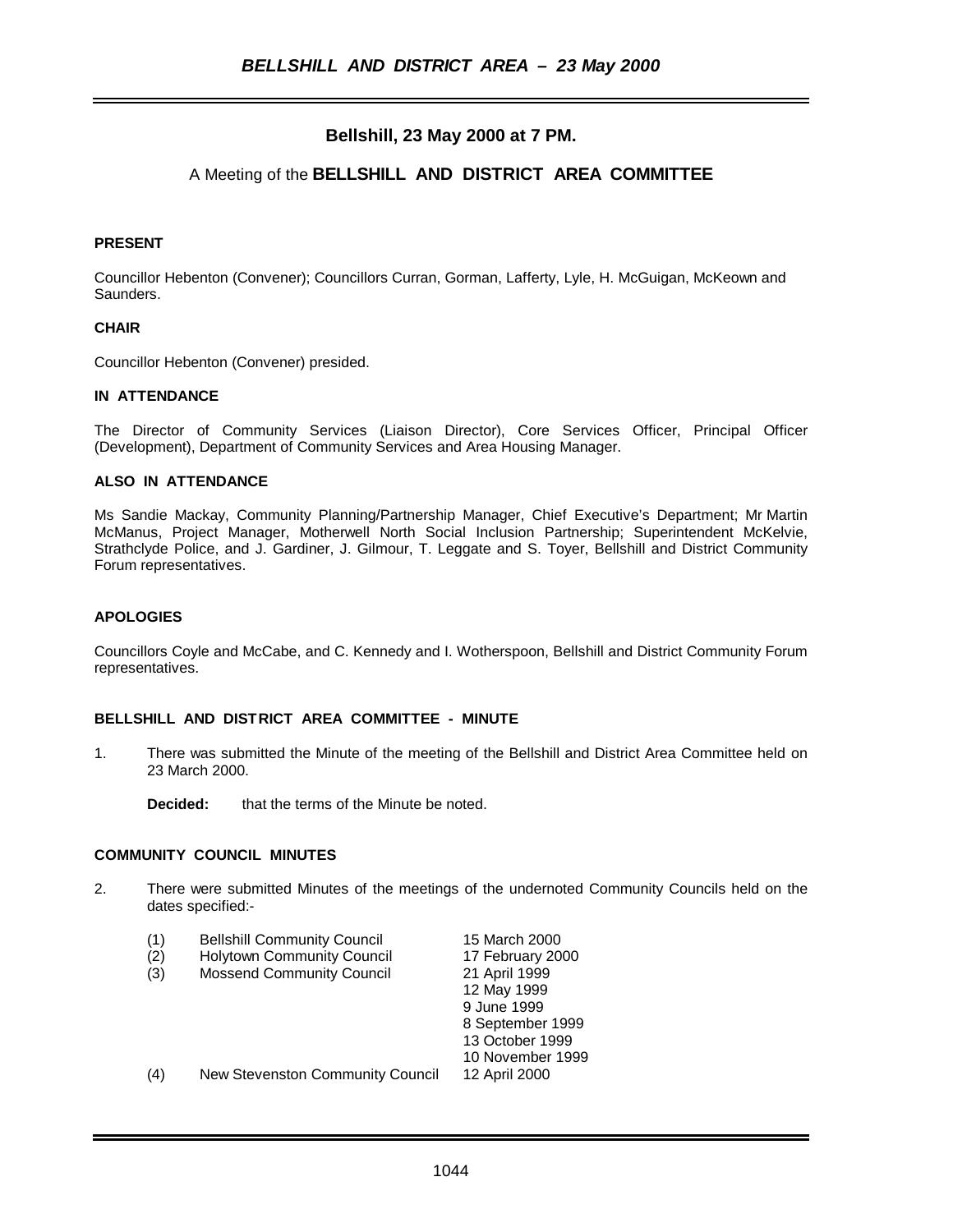### **Decided:** that the terms of the Minutes be noted. **SOCIAL INCLUSION - PRESENTATION BY CHIEF EXECUTIVE'S DEPARTMENT**

3. The Convener welcomed to the meeting Ms. Sandie Mackay, Community Planning/Partnership Manager, Chief Executive's Department and Mr. Martin McManus, Project Manager of the Motherwell North Social Inclusion Partnership who had been invited to attend for the purposes of making a presentation on Social Inclusion.

After Ms. Mackay's introductory remarks, Mr. McManus gave a presentation on the subject of Social Inclusion in general and the Motherwell North Social Inclusion Partnership in particular, parts of which are within the Bellshill and District area.

There then followed a question and answer session at the conclusion of which the Convener thanked Ms. Mackay and Mr. McManus for the informative presentation.

**Decided:** that the presentation be noted.

### **REMIT FROM COMMUNITY SERVICES COMMITTEE OF 2 MAY 2000 - NORTH LANARKSHIRE COUNCIL STRATEGY FOR YOUNG PEOPLE - FINANCIAL ASSISTANCE TO MEMBERS OF SCOTTISH YOUTH PARLIAMENT**

4. With reference to paragraph 29 of the Minute of the meeting of the Community Services Committee held on 2 May 2000 when that Committee approved the allocation of £8,000 to support travel, accommodation, training and administration costs associated with young people in North Lanarkshire involved in the Scottish Youth Parliament and remitted the report to the Social Inclusion Committee and all Area Committees for their information and interest, there was submitted the said report dated 14 March 2000 by the Director of Community Services thereon.

### **Decided:**

- (1) that the terms of the report be noted, and
- (2) that North Lanarkshire Members of the Scottish Youth Parliament be invited to make a presentation on their role to a future meeting of the Committee.

### **BELLSHILL AND DISTRICT COMMUNITY FORUM**

5. With reference to paragraph 6 of the Minute of the meeting of this Committee held on 23 March 2000, there was submitted a report (docketed) dated 8 May 2000 by the Liaison Director advising (1) that a meeting was held between representatives of the Community Services Department and 6 Community Forum representatives on 4 May 2000 when discussions took place with regard to re-establishing links and effective communication between the Area Committee and the Community Forum; (2) that the Forum members in attendance had (a) indicated that the most pressing issue was to clarify whether those individuals who were nominated as Forum representatives previously were still in a position to participate, and (b) requested the Liaison Director to write to all Forum representatives requesting confirmation of the situation with regard to membership, and (3) that the timescale for responding has been set as Friday, 26 May 2000.

### **Decided:**

(1) that the Liaison Director submit a further report to the next meeting of the Area Committee with an update on the re-establishment of the Bellshill and District Community Forum, and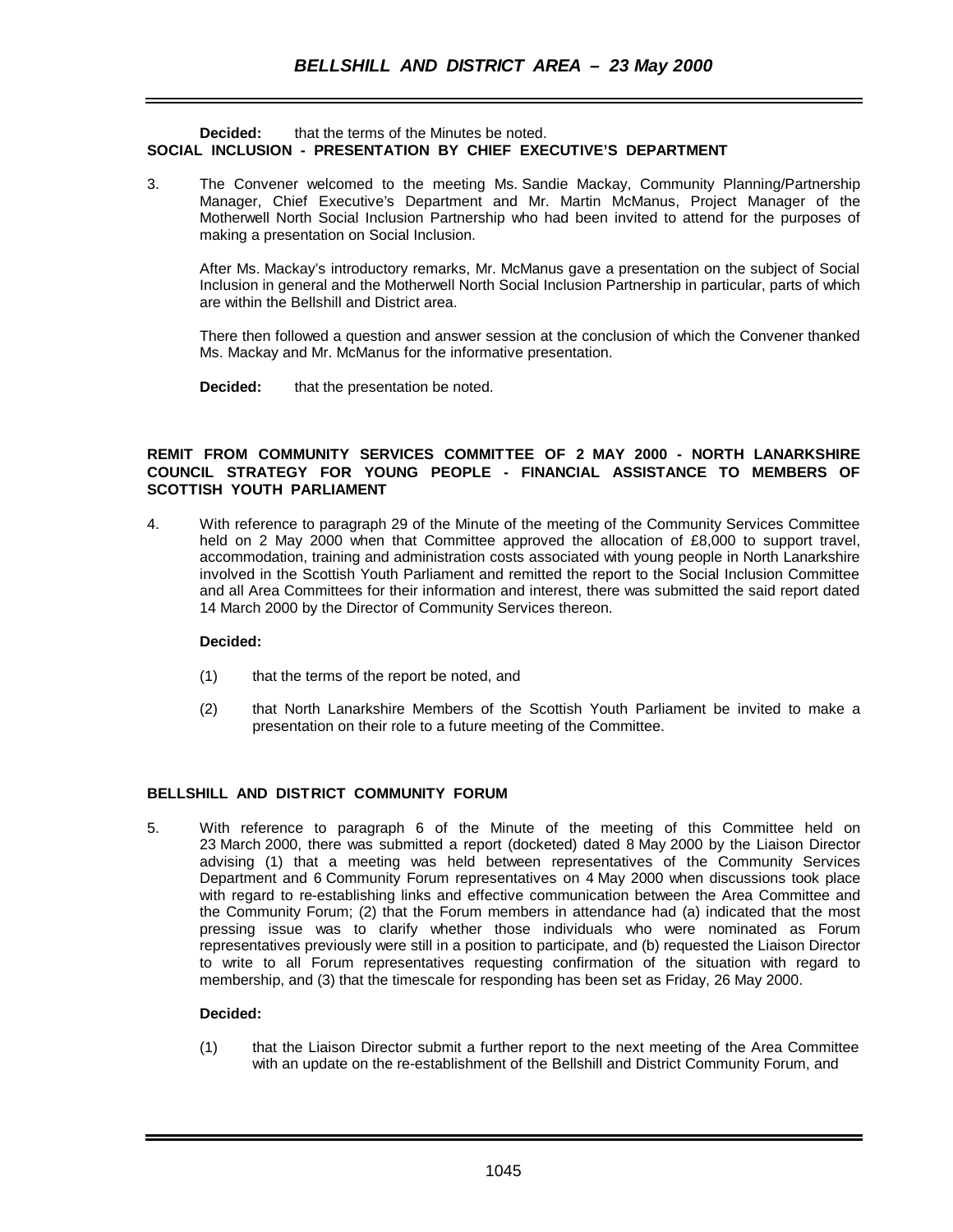(2) that the contents of the report be otherwise noted.

### **ESTATE BASED INITIATIVES 2000/2001**

- 6. There was submitted a report (docketed) dated 4 May 2000 by the Acting Director of Housing and Property Services regarding Estate Based Initiative Projects identified by the Local Area Housing Offices (1) indicating that a budget provision of £18,200 had been allocated for Estate Based Initiative projects in the Bellshill area and £7,500 for the Viewpark area; (2) advising that the projects identified represented locally determined priorities which would benefit the local environment, and (3) recommending that the projects as set out within Appendix 1 to the report, be supported.
	- **Decided:** that the funding of the projects detailed in Appendix 1 to the report be supported and referred to the Housing and Property Services Committee for approval.

#### **FUTURE AREA COMMITTEE BUSINESS AND DEPARTMENTAL PRESENTATIONS**

7. There was submitted a report (docketed) dated 27 April 2000 by the Liaison Director advising that the inter-departmental Officers Team, which meets on a regular basis to support the work of the Area Committee, had proposed that the Area Committee be invited to consider a range of possible topics, as detailed in the report, which could be the subject of presentations at future Committee meetings.

#### **Decided:**

- (1) that the range of topics, as detailed in the report, were suitable for presentations subject to the addition of a further topic entitled "Corporate Environmental Awareness";
- (2) that the Liaison Director, in consultation with the Convener, be instructed to organise presentations to be held at future Committee meetings as appropriate, and
- (3) that the contents of the report be otherwise noted.

#### **COMMUNITY GRANTS SCHEME BUDGET 2000/2001**

8. There was submitted a report dated 27 April 2000 by the Liaison Director (1) advising Members of the up to date position in relation to the Community Grants Budget for this financial year, and (2) recommending that all outstanding Community Grant applications be continued to a future meeting of this Committee.

#### **Decided:**

- (1) that all outstanding Community Grant applications be continued to a future meeting of this Committee, and
- (2) that the report be otherwise noted.

### **DATE OF NEXT MEETING**

9. The Convener proposed that the next meeting of the Area Committee scheduled for Thursday, 22 June 2000 should now be held on Tuesday, 27 June 2000 at 7 pm.